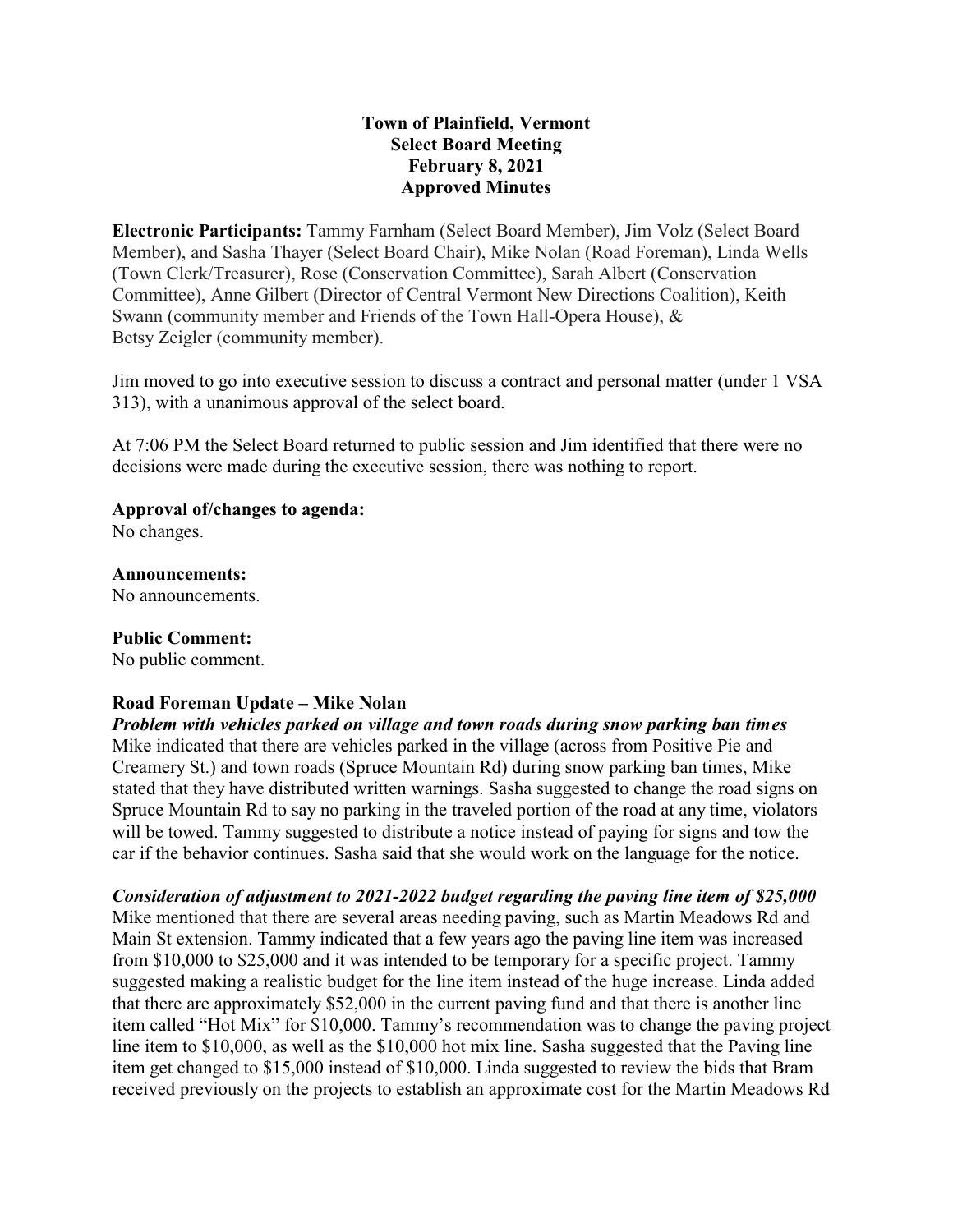paving project. Linda said that a decision needs to be made as soon as possible as all the reports need to get prepared. Tammy suggested to compromise to \$12,500, Sasha expressed that she feels firm about \$15,000 as there are projects in the pipeline. A decision will be made on 2/22, Mike will get additional information and circulate it to the select board.

### *Gonyeau Road Class 4 Road Improvement Request from Conservation Commission*

The conservation commission requested for the select board to reconsider repairing Gonyeau road (approximately ½ mile, the really bad part is about ¼ mile) so that the road is passable and community members can use the parking lot to access the town forest. Mike advised that the road will need ditching, brush cutting, culvert replacement, gravel (largest expense). Sasha reminded that there is an accessible parking lot on the other side of the town forest on Maxfield rd., which is plowed in the winter. Sarah highlighted numerous factors that makes the Gonyeau road more preferable. Tammy asked if the Conservation Commission would consider using their budget funds for to upgrade the road. Sarah reminded that the Conservation Commission has a very small budget. Mike indicated that he would need at least 30 loads of gravel, and there isn't money in the current road budget to cover this additional expense to make the improvements to Gonyeau road. Mike stated that it might be possible to use ditching material to fill in some of the wheel tracks/washout. Jim suggested to have the road crew do some ditching and level out some of the unpassable areas of the road without spending any money on material, Tammy agreed. Tammy mentioned the possibility of the Conservation Committee to create a GoFundMe page so that people who use the road can contribute funding without it coming directly from the town budget.

#### **Town Clerk/Town Treasurer Report - Linda Wells:**

Town meeting update – the school will vote tomorrow on if the ballots will be co-mingled. This will allow Linda to finalize ballots and send everything to the tabulator company.

The town has spent a total of \$136,121, reimbursed \$115,038 for a balance of \$21,083 (through June 2020) on the Main Street Pedestrian Bridge project. Tammy mentioned that there are additional funds that can be reimbursed, according to Ross, Tammy suggested for Linda to submit another reimbursement request.

#### *Approval of warrants will wait until next meeting.*

#### *Approval of meeting minutes*

March 3, 2020 town meeting minutes

Jim moved to approve the March 3, 2020 meeting minutes with a unanimous approval of the select board.

#### *Repair to Municipal Building roof ridge cap*

According to Greg Light the roof ridge cap needs repair so this is something that should be attended to prevent further damage.

#### *Fleet Permit Approval: Bourne's Inc. & Bourne's Propane*

Jim moved to approve the fleet permit for Bourne's Inc. & Bourne's Propane, with a unanimous approval of the select board. Sasha stated that she would sign the fleet permit.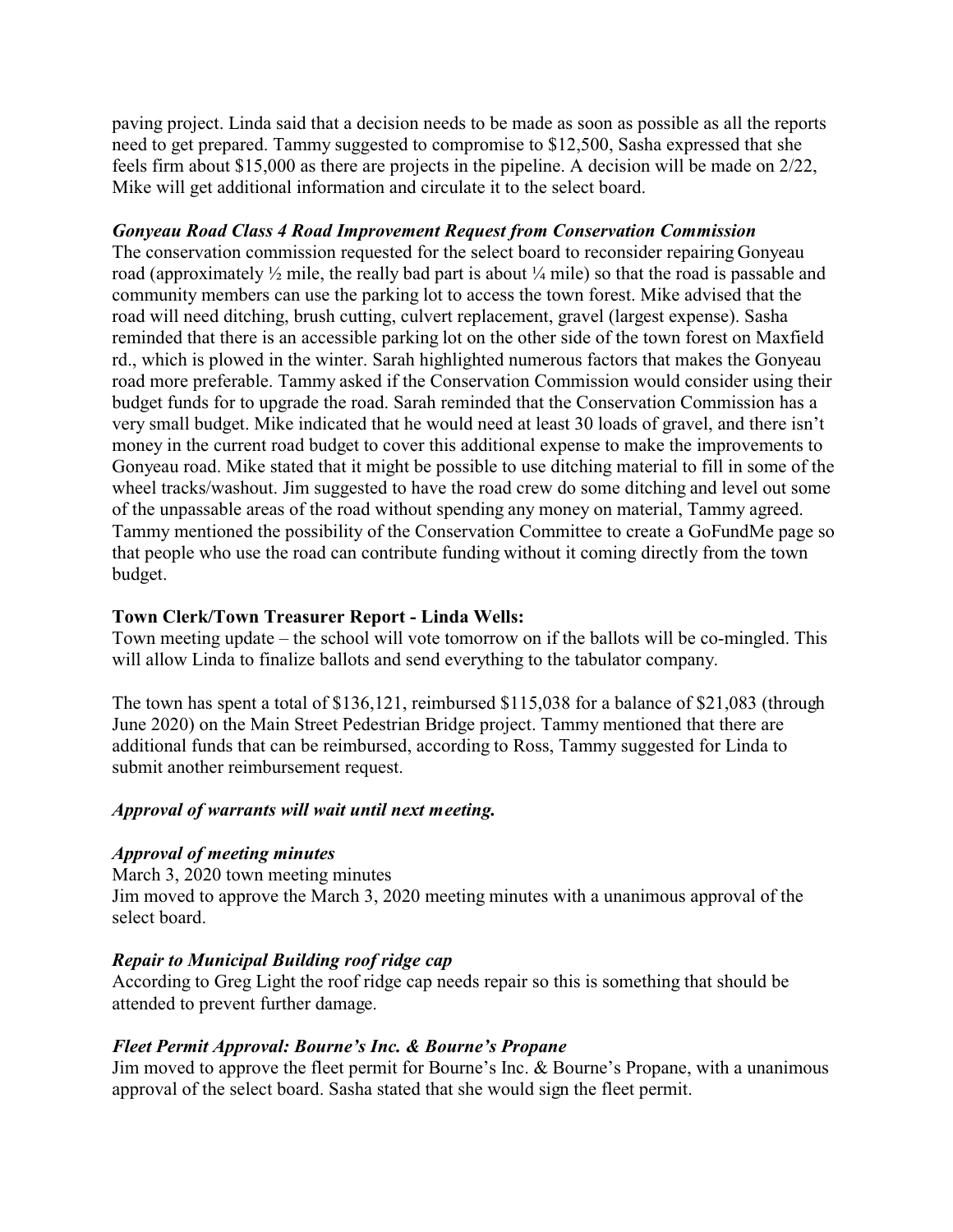# *Consideration of addition of articles to Town Meeting Warning:*

Articles approving or disapproving changing Town Meeting decision-making to Australian ballot from in-person for budget items and for public questions

Tammy said that she is in favor of putting article 6&7 it on the ballot to encourage people to vote on those things, Jim & Sasha agreed.

Article approving or disapproving retail sale of cannabis and/or integrated licensees in Plainfield in anticipation October 2022 date for start of retail sale of cannabis in Vermont towns.

This does not grant permit or licensure, this simply allows the town to proceed if passed, otherwise there is no further action needed. Anne Gilbert, Director of Central Vermont New Directions Coalition joined to discuss the topic further. Anne mentioned that putting this topic on the ballot can be delayed until next year, as retail will not begin until October 2022. Establishing guidelines, signage requirements, public education, prior to allowing this to be approved or disapproved by the town would help to understand the full picture. Anne stressed the importance of substance abuse and public health. Anne expressed her willingness to be a resource for the town. Tammy indicated that she doesn't feel like Plainfield is prepared to put this on the warning this year, as there has been very little research on behalf of the select board.

## **Connecticut Attorneys Title Insurance Company suit against Plainfield update**

The suit was withdrawn on the first day of the hearing.

## **Town Hall/Opera House Proposal**

Keith stated that the Friends of the Opera House intend to start outdoor concerts in the spring and will continue building maintenance. The membership fees have gone down as the Friends of the Opera House are not having concerts/performances. Jim moved to approve the \$1,500 budget. Jim added that he believes the Town Hall Opera House brings community value to the Town of Plainfield and there is benefit to supporting the Friends of the Opera House. Betsy added that she believes the Town Hall/Opera House is an asset to the town and she wants to see it grow. Jim and Sasha voted in favor of the motion, Tammy opposed. Tammy added that her opposition was due to her belief that the town should not pay for services not rendered, she supports all that the Friends of the Opera House and all that they offer the community.

Jim moved to approve the contract with Friends of the Plainfield Town Hall/Opera House for 1/1/ 2021 to 6/30/2021, Jim and Sasha voted in favor of the motion, Tammy opposed.

## **Pedestrian Bridge Update will be on Thursday (2/11/2021)**

**Route 2 Intersection Project** – Tammy had nothing new to report – she will be meeting with the Department of Water & Wastewater on 2/17.

**Agenda Items for upcoming meetings:**

*February 11, 2021* – Special Meeting (Pedestrian Bridge)